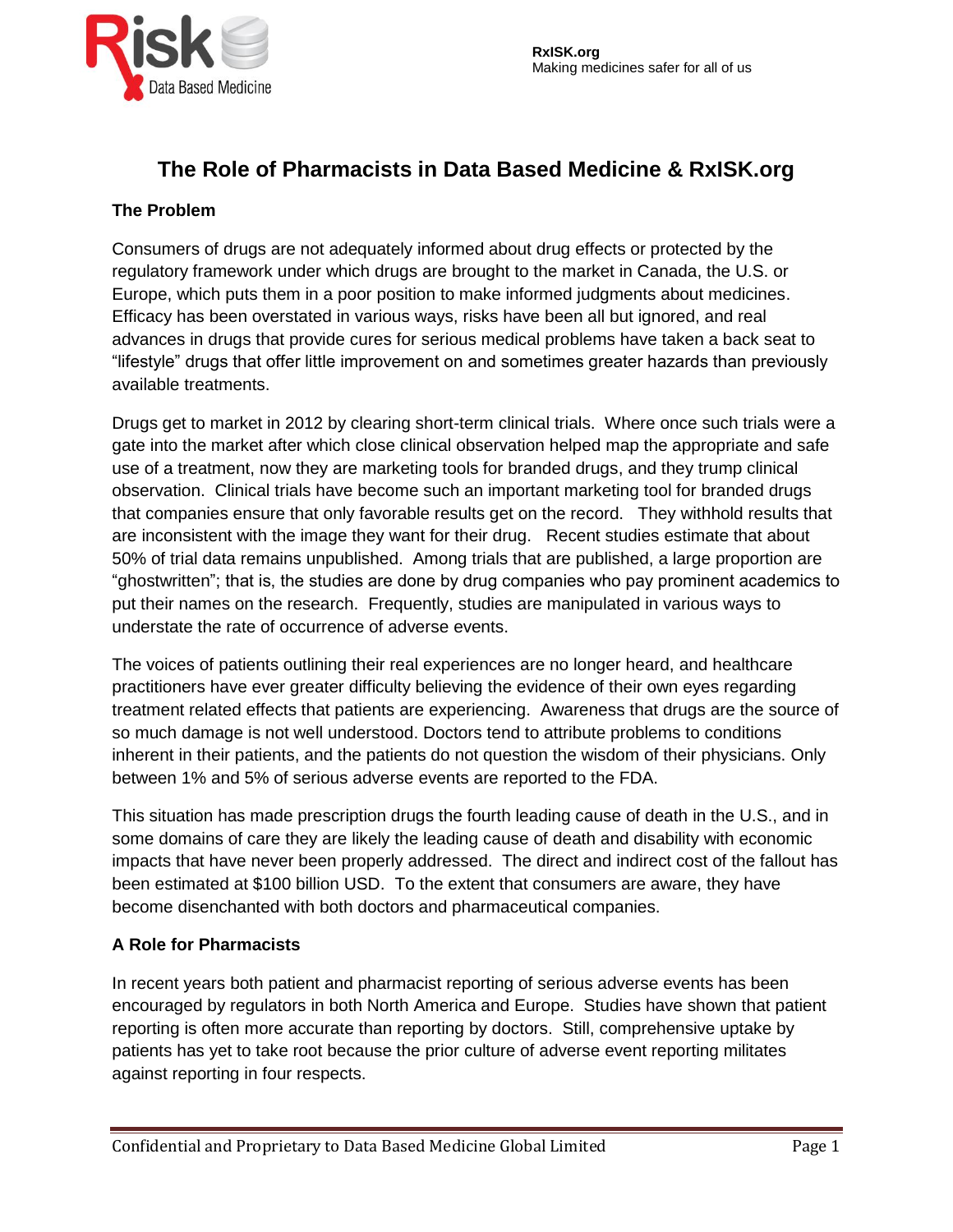

First, reporting originated as a pen and paper system and has yet to fully embrace the possibilities offered by electronic and internet based reporting.

Second, with the rise of controlled trials individual reports have often been seen as anecdotal. That is, they are assumed to be either inaccurate or one-off events without implications for the patient population at large.

Third, current systems have not availed of the possibilities of teamwork between patients and pharmacists to enhance the quality of reporting.

Fourth, the possibilities of real time feedback to all parties in care have not been realized.

Fifth, there is a perception that patients do not have the necessary knowledge of the indications for treatment or the mechanisms of action of medicines to report adequately, even though studies now suggest patients reported in greater and more adequate detail than doctors.

The lack of an effective system to collect data from patients has left the field of adverse event identification to drug companies through their clinical trials, and this has resulted in a serious bias in available data

Many have commented on these deficiencies but we are actively trying to find a solution. Data Based Medicine Global Limited (DBM) has designed a system to work around this bias and facilitate healthcare teamwork between pharmacists, doctors and patients. Patients will be encouraged to visit the DBM website, RxISK.org, through various means, including the kind of short checklist so often used in pharmaceutical company ads, search engine optimization, and a social media campaign. The website will guide patients through a series of questions to assess if their medication or a medication interaction may be the source of problems. For patients, the process of systematically assessing the potential risks of their medication will serve to educate and empower them, both important factors in removing system bias.

The interaction of patients with RxISK will generate a report for them to take to their pharmacist and/or doctor as the basis for discussion. The intention is to identify more adverse drug events, earlier, and to provide a structured and factual report to aid the pharmacist or doctor. Ideally this will lead to further input to the reporting process from either pharmacist or doctor and advice re management.

The RxISK Report™ will enable the pharmacist and/or doctor reviewing the information entered by the patient to supplement it where appropriate. This may involve the addition by the pharmacist of further information to the submission in a manner that endorses the likelihood of a linkage or identification of factors that reduce that likelihood. Importantly no re entry of demographic data etc will be required of the healthcare professionals. There is also no need to submit a separate report to the regulator. RxISK will do this.

Data privacy will be protected – patients will choose who they bring their Rxisk Report to and only data they choose to share will be forwarded to the regulator in their country. All aggregate data will be anonymized.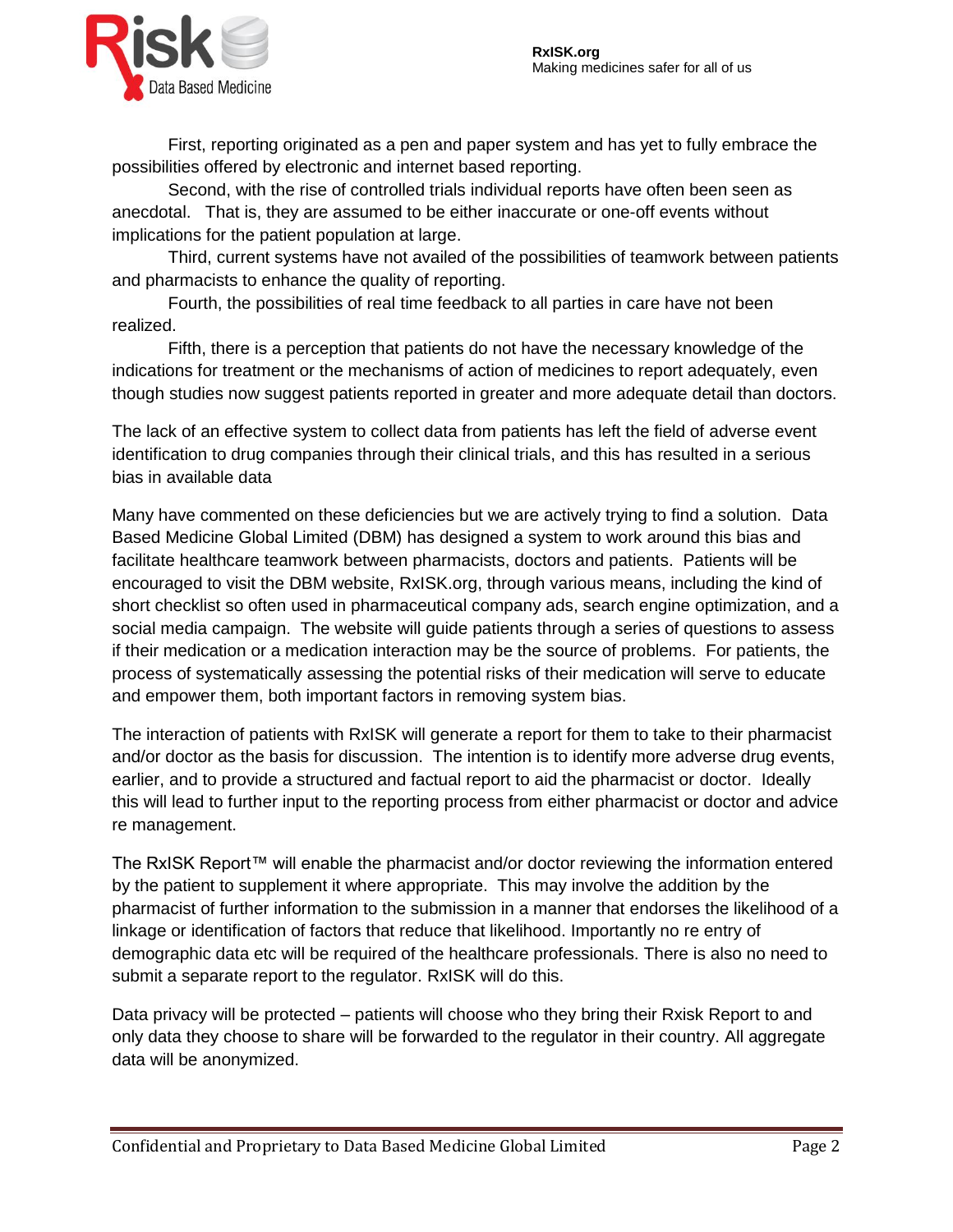

There are a number of steps in the reporting process where a pharmacist is likely to have readier access to relevant information than either the patient or doctor, such as the availability of prior reports of comparable adverse events. In addition to supplementing the material in the report, the pharmacist will be in a position to gate-keep referrals to the doctor. Where appropriate, the doctor (or other prescriber) can then intervene to switch medication, change dose, or introduce an antidote.

Spending a few minutes checking the patient's information on the site will be more than offset by the improved quality of information and improved efficiency and satisfaction in future interactions between pharmacist and patient.

Spending a few minutes checking the patient's information on the site will lead to improved quality of information and improved efficiency and satisfaction in future interactions between pharmacist and patient.

It will also provide insights that improve processes of care in a wider context. It is easy to ignore a notification of a report of an ADR submitted to a regulator where the patient voice is erased. Providing the patient voice in narrative stories and long term consequences as part of the data promotes awareness of ADRs at a much deeper level and will encourage vigliance in managing other patients.

Increasingly this kind of clinical input by pharmacists is reimbursable and for this purpose RxISK reports will also provide a paper trail for pharmacists to demonstrate their involvement.

Public knowledge of drug side effects, following revelations about Avandia and Vioxx (for example) has introduced a new skepticism on the part of patients. In the past few years an unprecedented number of books have been published challenging the role of drugs in modern health care. Patient reporting of adverse events to the FDA has increased much faster that physician reporting, to the point that patient reporting will soon exceed reporting by health care professionals. Against this background, trust between patients and their pharmacist is likely to become an ever more crucial factor in the successful management of medicines in the future, particularly if prescribing extends beyond doctors, and with an aging population taking ever more medicines.

Digital recording of treatment related events makes it possible to enhance the quality of reports in a number of important respects.

- First, the availability space, and freedom from the confines of fixed checklists will allow patients to report on as many aspects of a problem in as much detail as they wish.
- Second, the option of saving and returning to online reports is more user-friendly. This will encourage patients to explore domains not currently tapped such as the impact of an adverse event on their circumstances which may include important economic impacts such as loss of job.
- Third, it also allows implementation of more detailed causality algorithms than found in traditional reporting systems.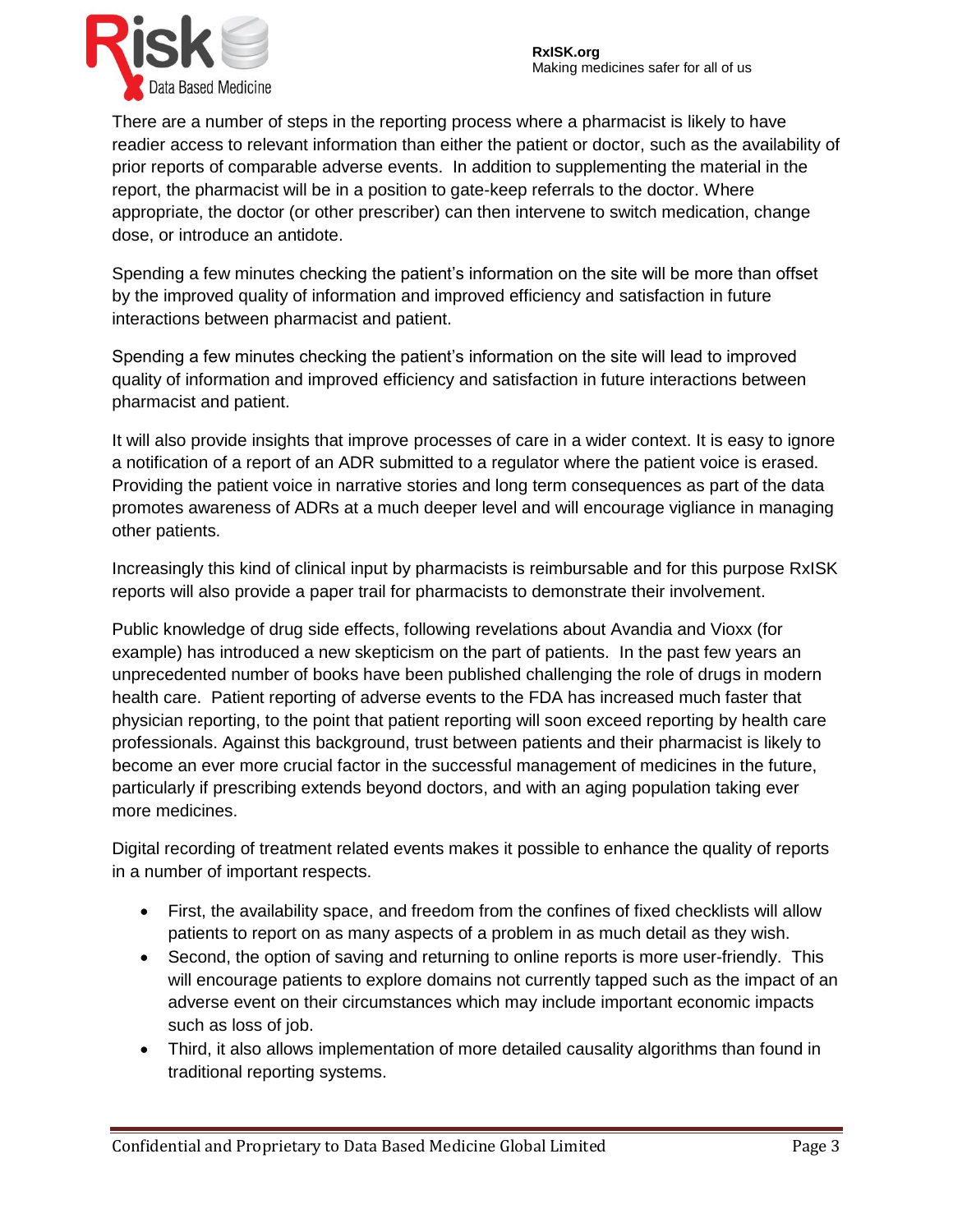

 Fourth, during the reporting process a web-based system can give reporters (patients, pharmacists and doctors) detailed feedback on related reports from relevant medications in a manner that has not been possible hitherto.

RxISK.org is not just about reporting events on treatment. It promotes patient-centered therapy, an approach that has been endangered in recent years.

In many areas of therapeutics the primary determinant of a treatment's effectiveness lies in patient compliance and compliance is more influenced by patient perceptions of safety than of efficacy. Despite this we have an increasing focus in therapeutics on efficacy and comparative efficacy. RxISK's approach aims at complementing the current emphasis on comparative efficacy found in much of medicine, with a focus on comparative safety. This we believe has the potential to foster greater gains in treatment effectiveness than are likely to arise from an exclusive emphasis on comparative efficacy.

By encouraging patients to visit the site to find out if their medications are causing problems, and by providing a structured assessment tool, RxISK has the ability to identify problems years earlier than the current system, in which valuable early warning signs, if they are captured at all, are buried in individual patient records and not accessible for analysis. Even a small number of reports of the same problem on RxISK will trigger questions and provide health care professionals with valuable clues about potential drug effects. This will be especially important for new drugs.

For patients the active management of the risks of treatment has a greater potential to foster gains in treatment effectiveness than anything else.

## **The Practicalities of Pharmacist Involvement**

In practical terms we envisage working closely with both hospital and community-based pharmacists. DBM will offer pharmacists access to data currently not available, or partially available at a hefty price from such services as FDAble, which formats and creates reports from FDA's database of adverse events.

RxISK will make this database available for pharmacists to interrogate for prior reports of events not currently listed in the label for a medication or reported in the world literature. It will also be possible to interrogate this database by age, gender, ethnicity, country, time of the year of reporting and a range of other variables, in addition to establishing whether certain events are disproportionately reported.

As soon as reporting to RxISK.org begins, pharmacists will also have access to the data stored there. The RxISK database will be much richer than FDA's database in terms of the quality of reports, along with the availability of statistics on patient reporting, pharmacist or doctor reporting and joint reporting, as well as containing economic and quality of life data not available anywhere else.

In addition to the above benefits, RxISK will offer patient specific and problem specific information that cannot be accessed anywhere else.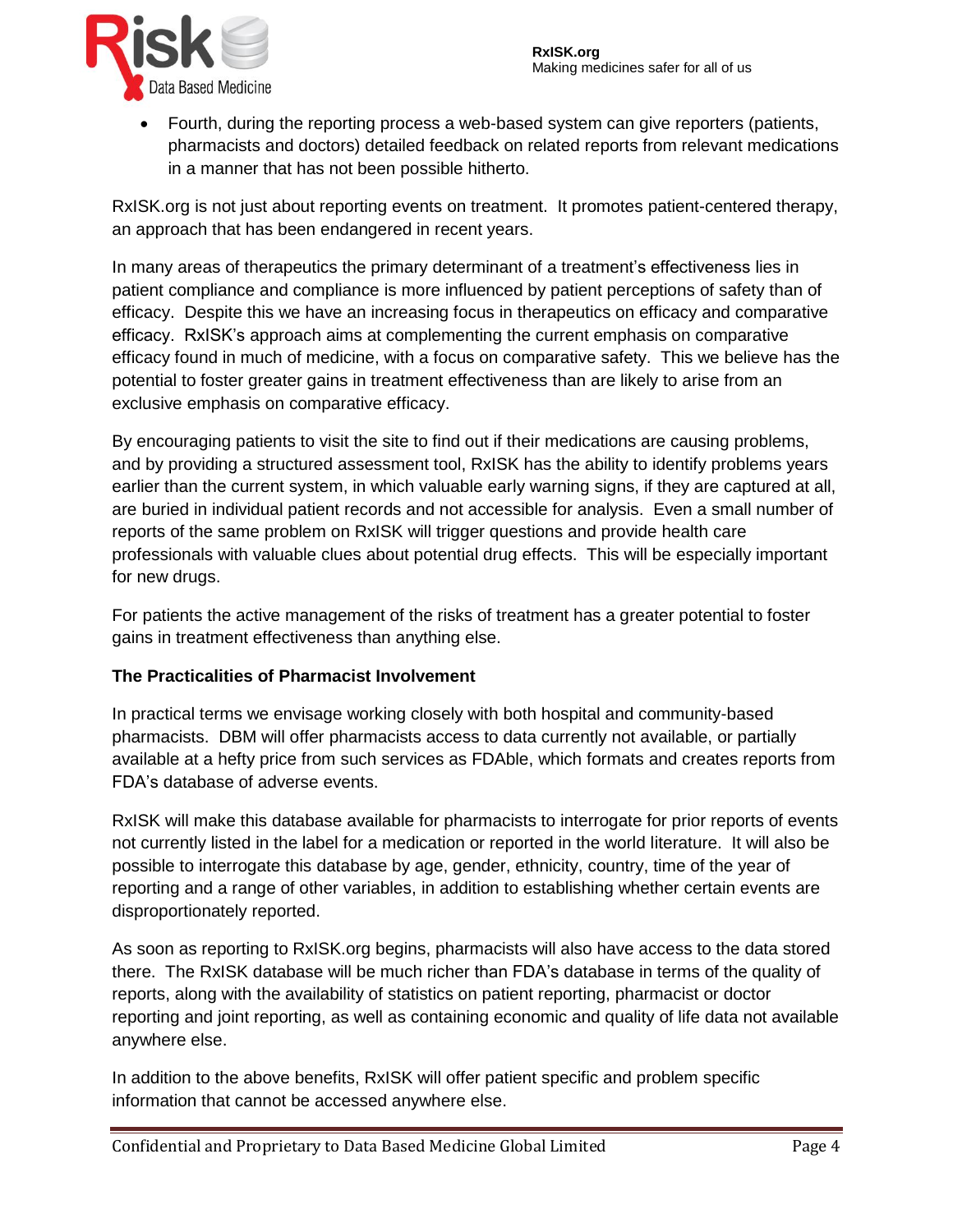

The patient specific information includes:

- 1. A patient timeline that will facilitate investigation of problems.
- 2. Tag Clouds that will reveal the concerns that the typical patient has about the impact of particular treatments on their day-to-day lives. For example FDA currently classifies miscarriages under 'other' – in other words not serious. We will have patients offer their assessment of the impact of events on them like this and will make this data available. This assessment we hope will move forward discussions about medicines to a more patient centered view so that potential adverse effects that are not just common or medically important, but are of most importance **to patients** are flagged.

The problem specific information includes:

- 1. RxISK data will have a global reach.
- 2. RxISK will offer Heat-maps giving the distribution of reports that may alert and enable pharmacists to explore events that may be clustering in their local area in a manner not possible hitherto.
- 3. RxISK's Heat-maps will allow pharmacists to track the evolution of new therapeutic issues over time.
- 4. RxISK information will be real time, in contrast to information from the scientific literature which is commonly at least a year behind events and FDA data which is 6-9 months after the event. The availability of information in real time will enable pharmacists to play a greater role in shaping and interpreting data on treatment related events and their management than has been possible hitherto.
- 5. RxISK provides a facility that notifies pharmacists of any updates on further developments connected to the reported problem or drug – closing the feedback loop to allow the pharmacist to support patients in an ongoing and constructive way,avoiding the 'black hole' of current reporting systems.

RxISK.org will offer pharmacists information that is as useful and detailed for therapy purposes, as the kind of information that has been sold by companies like IMS health to pharmaceutical companies for business purposes has been. There will be no other source of such information and there will be no cost.

## **Optimizing Pharmacist Input**

The optimal point to make patients aware of the existence of RxISK.org is the point at which medication is dispensed. By making patients aware of RxISK.org and how it can empower them, the pharmacist can establish a vital partnership with the patient.

Pharmacists have a critical role in the management of adverse events, and RxISK.org provides a tool that supports and strengthens this role. The RxISk Report creates a window of opportunity for connection with patients – to let them know they are being taken seriously.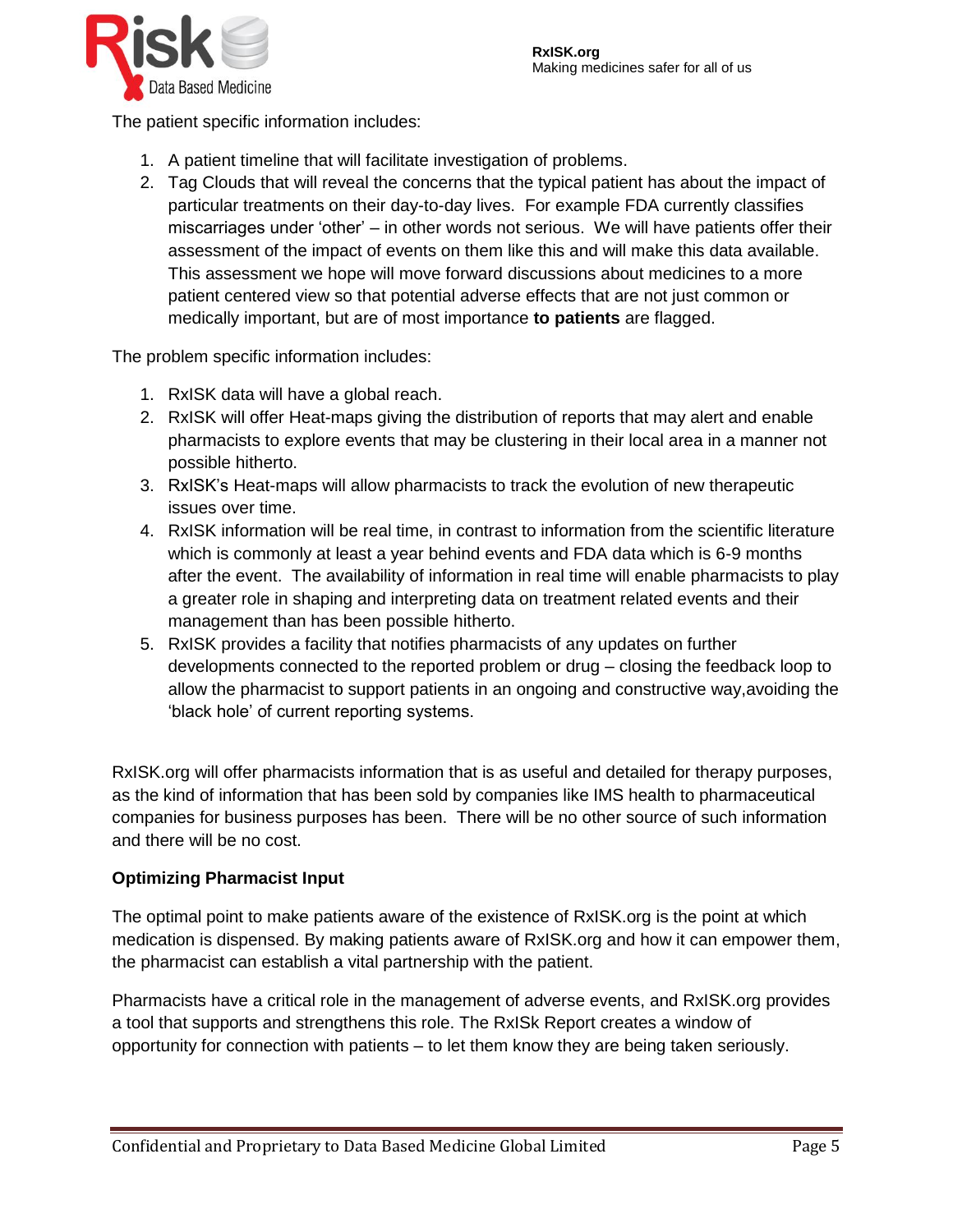

An increasing number of provinces and states are recognizing the importance of input by pharmacists by adding prescription refills to their reimbursable clinical services. This strengthened role is becoming even more important, given current prescription-only arrangements for branded drugs.

Prescription-only arrangements for medicines were put in place to help manage the risk of adverse events, by reducing the likelihood of such events through an arrangement that would restrict the use of medicines to confirmed indications. But, in fact, once an adverse event happens prescription-only arrangements risk aggravating the problem. Doctors are at present the only way out of these problems for patients who may not know that their treatment is their problem.

In this hostage situation, patients all too often fail to voice their concerns and doctors are not trained to realize that patients may be having difficulties they cannot voice – these are the dynamics of Stockholm syndrome.

Aside from patient reluctance to complain about drug side effects to their doctors, doctors are further biased by virtue of the fact they have inaugurated treatment and are now being called on to recognize that their choice of treatment is causing problems. This medical bias is aggravated whenever enthusiastic marketing of a branded product over-hypes its benefits and minimizes its hazards. As a result of these dynamics, pharmacists are increasingly seen today as more likely to offer a disinterested source of information than doctors.

RxISK.org will allow pharmacists to build on this professional position and become more active members of the healthcare team.

## **Pharmacology Visions**

RxISK.org will open up a series of new therapeutic domains. It is not possible to anticipate all of the ways the new information and new interventions will impact on clinical care but we expect that it will encourage a dynamic and iterative process and we hope to work closely with pharmacists to realize the full potential of the system.

DBM's ultimate aim is to change the culture of healthcare, and to do this through science. Our goal is to restore a proper balance among patients, doctors and others involved in healthcare – putting greater weight on the evidence of their own direct experience and less on information from marketing. This process will improve the value of feedback provided to pharmaceutical companies.

We expect that good descriptions of treatment-related events (phenotypes), allied with access to adequate numbers of similar phenotypes will help us pinpoint the biomechanisms underpinning particular effects, and in some cases to pinpoint a genetic basis for these effects.

These steps will advance pharmacological and physiological knowledge but will also provide an understanding that may yield antidotes for problems or genetic screening tests to avoid treatment related risks and equally will transform the observations of doctors, pharmacists and patients into credible sources of data.